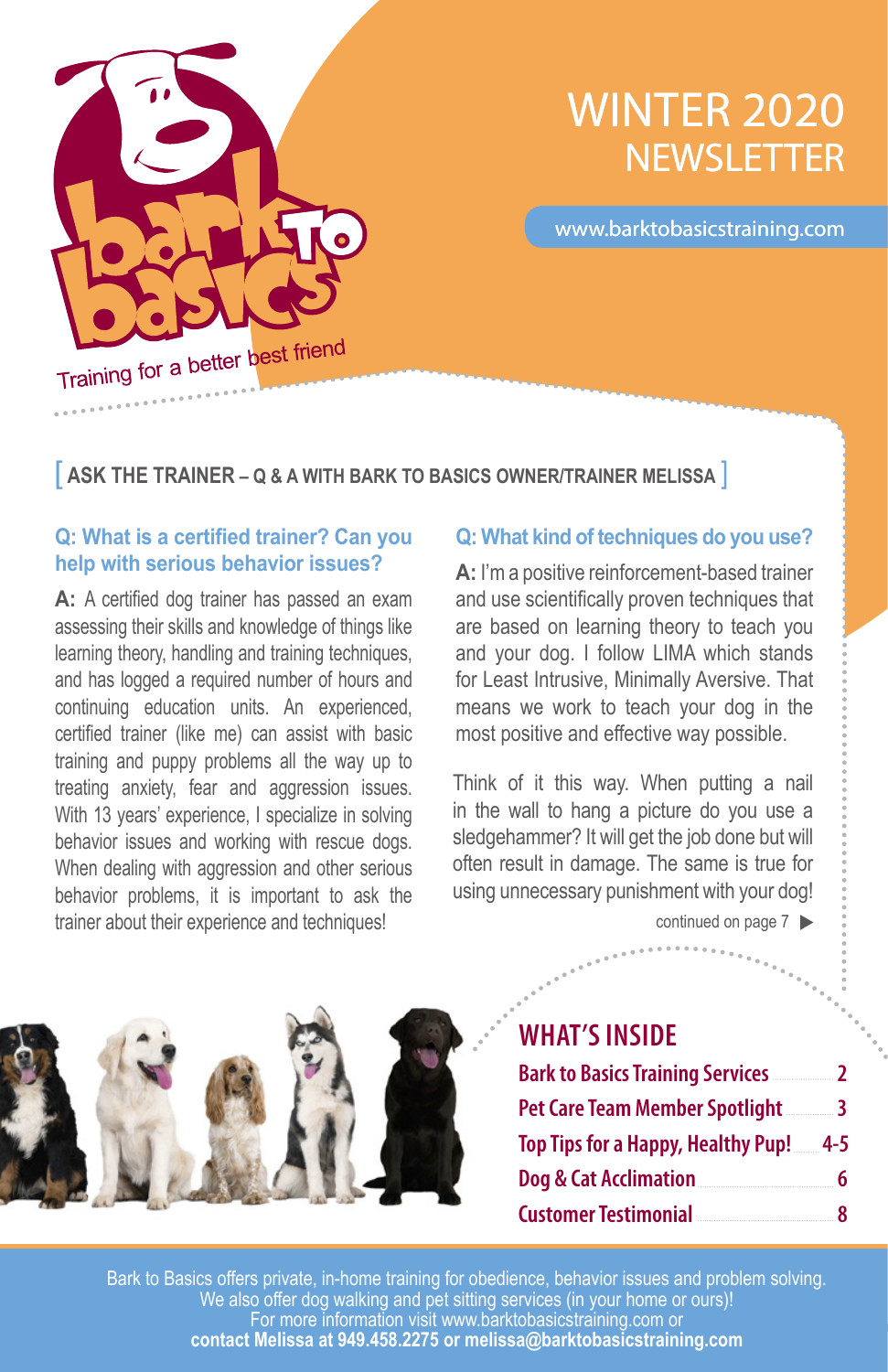### [ **BARK TO BASICS TRAINING SERVICES** ]

- » Private, in-home dog training. Get the one-on-one attention of your trainer!
- » Basic and advanced obedience
- » Problem solving (barking, play biting, jumping, house training and more)
- » Aggression
- » Separation anxiety
- » New puppy training
- » Specializing in rescue dogs (discount available)
- » CPDT certified trainer with 13+ years experience and a psychology degree
- » Serving all of Orange County
- » Drop in training
- » Virtual training

### [ **BARK TO BASICS PET CARE SERVICES** ]

- » Experienced, bonded and insured pet sitters
- » In-home pet sitting including overnight care
- » Boarding
- » Dog walking services
- » Serving Orange County from Newport Beach to San Clemente

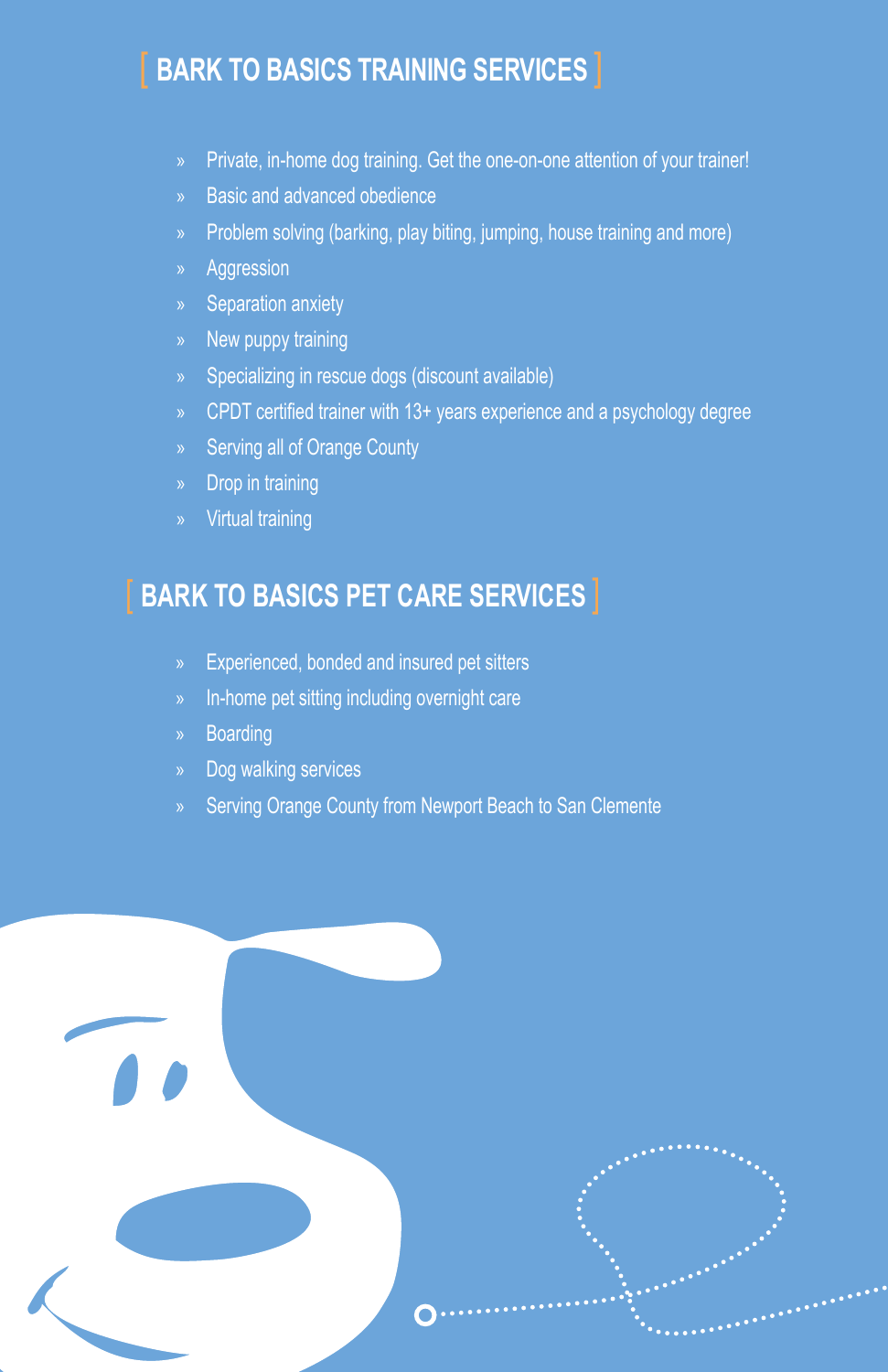### [ **PET CARE TEAM MEMBER SPOTLIGHT** ]

#### **Rachelle French**

With over 20 years' experience in the pet care industry, I have worked with animals of all kinds, varying breeds/ages, and worked extensively in dog nutrition and training. I'm also certified in Pet CPR and First Aid.

I believe your pet's health, happiness and wellbeing should be considered number one as they're family and most dear to you.

I currently have a 14-year-old Dachshund/ Chihuahua mix named Mozzarella who is my very best boy (next to my husband). Mozzarella is a certified therapy dog that used to visit nursing homes with me but has since "retired" this position to his couch and sunny spots in yard. We all live in Lake Forest.

3

In addition to providing pet care services, Rachelle is joining Bark to Basics team with her years of training experience! She will be offering evening and weekend sessions for our busy clients, as well as drop-in training if your pup needs some extra practice on his commands after working with us privately. You don't have to be home for drop-in training, which makes it a great way to add some mental stimulation to your dog's day while you are away!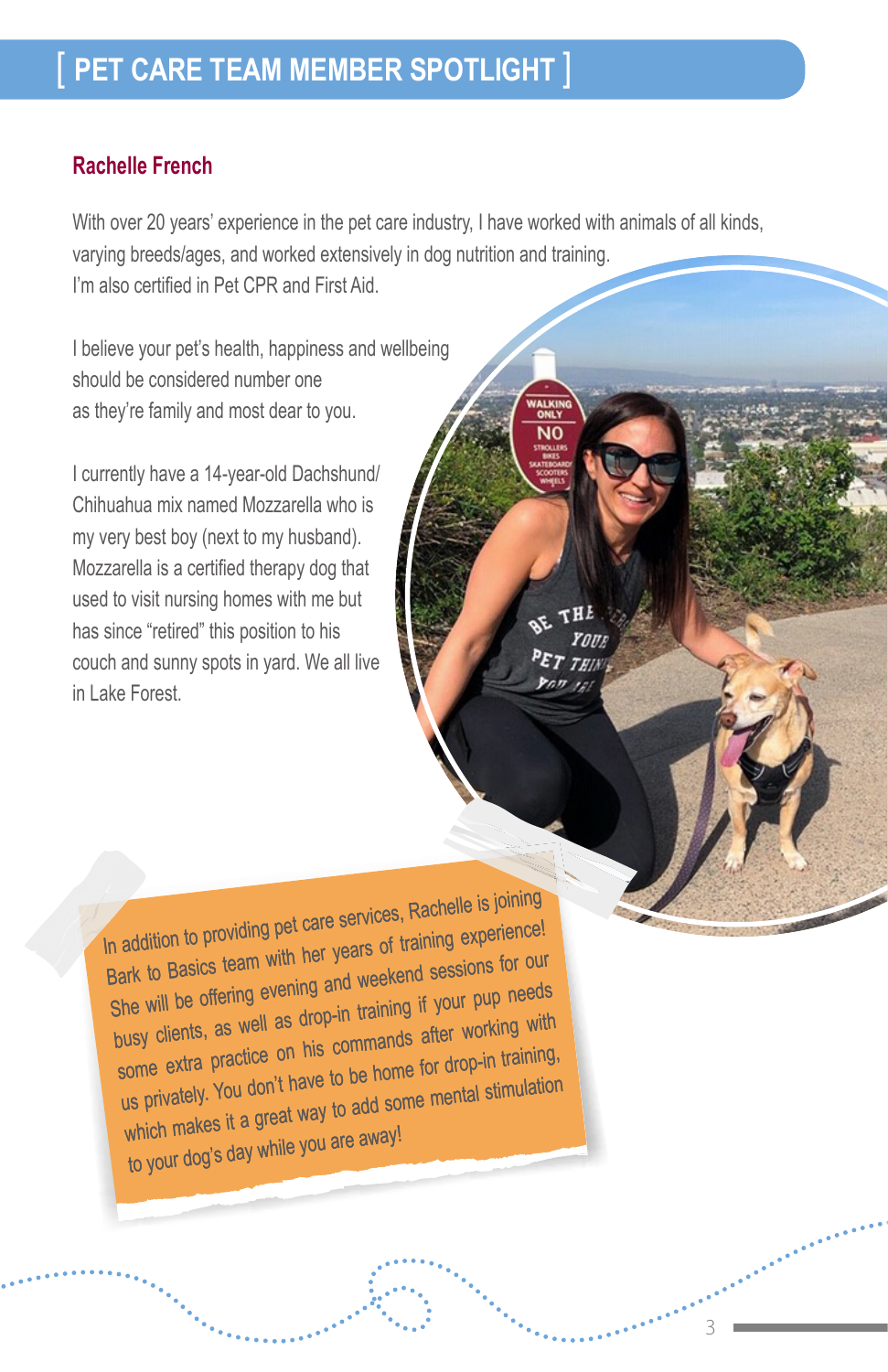## [ **TOP TIPS FOR A HAPPY, HEALTHY PUP!** ]



**Appropriate chews** like bully sticks, Himalayan chews, antlers, beef trachea and duck necks

**Daily exercise!** This one is free, and good for you both! Shoot for a minimum of 30 minutes per day for more mellow pups, and an hour+ for young or active breeds.

> **Regular vet care –** Your dog should see the vet at least yearly, more if they aren't feeling well, or you have concerns. Vet care is crucial to a healthy, happy pet. I often see clients whose dogs have started problematic behaviors out of the blue, like peeing in the house or aggression and a vet check is incredibly important in these cases! No amount of training will fix an issue with an underlying medical problem! .

**For more information and pricing visit www.barktobasicstraining.com or call 949.458.2275 for your FREE phone consultation.**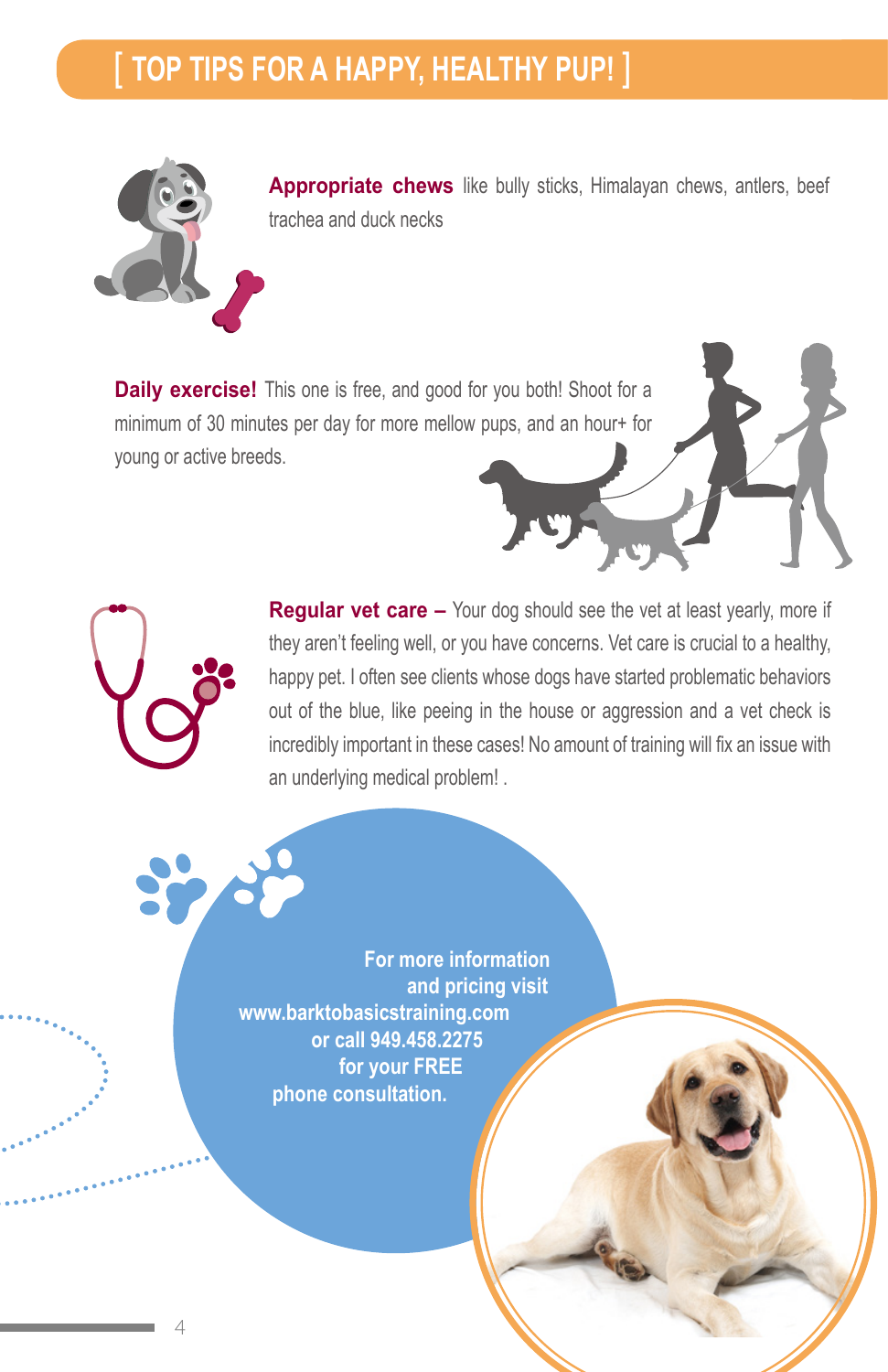**Boredom busters –** Kongs filled with frozen peanut butter, dog puzzles, or toys you can put small treats inside, will provide your dog with the mental stimulation she needs.

**Frequent training -** Even if your pup is a master of the basics, training is important mental stimulation and builds confidence. Incorporate tricks and other games into your routine to make things fun and interesting. No time to train your pup? Contact us about drop-in training.





**Quality time and new experiences –** spend some down time giving your dog the love and attention he craves or take her to new places to explore (parks, shopping centers, doggy daycare).

**Structure!** Believe it or not, dogs love clear-cut rules and knowing they can depend on you as their leader. If being consistent isn't your thing, add this one to your New Year's resolution list!



5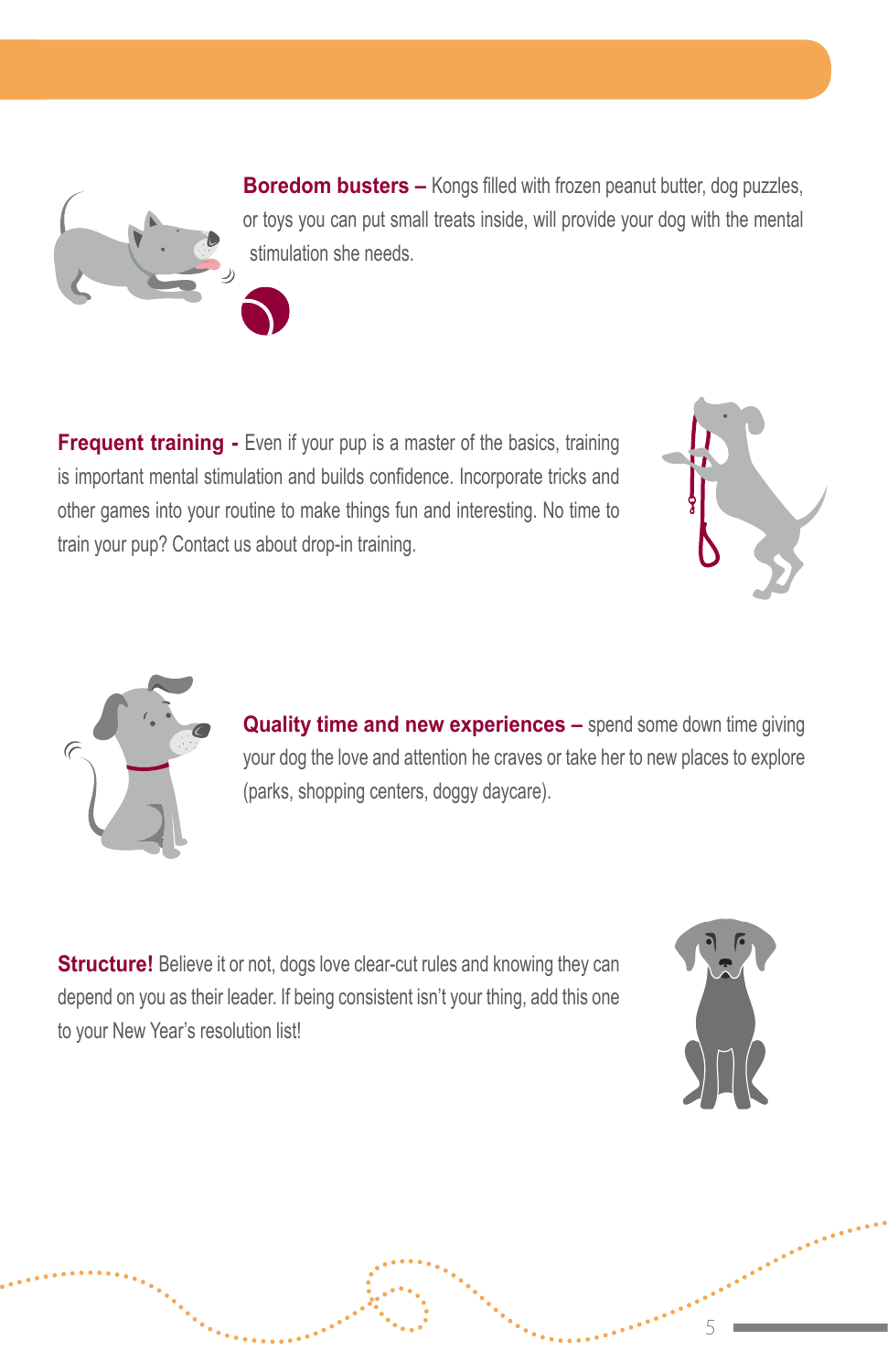# [ **DOG & CAT ACCLIMATION** ]



Are your pets clashing, well, like cats and dogs? The addition of a new pet to your household can bring some unique challenges and questions. Follow these tips to ensure both your family members get off on the right paw.

- » Introduce your cat and dog with your dog restrained on leash. Gage the dog's interest from there. Does he bark and try to lunge? Or does he look like he couldn't care less?
- » Many dogs are curious about their feline companions. Cats and dogs communicate differently and where with a dog showing their belly is submissive and sometimes playful, when a cat rolls over onto their back they mean business. (It frees up all four clawed feet plus their teeth for maximum defense).
- » Ask your dog to sit or down and reward him for calm behavior (like looking at you when you say his name) with your cat in the room. If he barks or lunges, say "no" and redirect him to the command you have asked for. You may have to have a family member hold your cat or close doors to other rooms so she can't escape the first few times.
- » If your dog is comfortable in the crate, another great starting point is with your dog in the crate with a favorite chew, while your cat wanders the room.
- » Gradually, as the cat relaxes and your dog is calmer around your cat, bring the dog closer (while still on leash). Continue rewarding good, calm behavior and provide toys and treats to teach your dog to focus on other things with your cat around. Keep the sessions short and positive!
- » Create a safe space for your cat in an area your dog does not have access. Baby gates are a great way to achieve this!
- » Provide lots of high cat trees and other places where the cat can observe the dog from a higher level. They generally are more likely to come out of hiding if they have safe spots around the house.



- If your dog chases your cat, use a water bottle to curb this behavior. Reward relaxed, calm behavior.
- Teach your dog "leave it". Start with a treat in your hand. Let your dog investigate your hand without being able to get the treat. When he backs away, praise him and toss a treat from your other hand a few feet away. Work up to putting the treat on the floor, first covered with your hand and then uncovered. When your dog can leave the treat uncovered on the floor you can start using the "leave it" command to instruct your dog to leave your cat alone.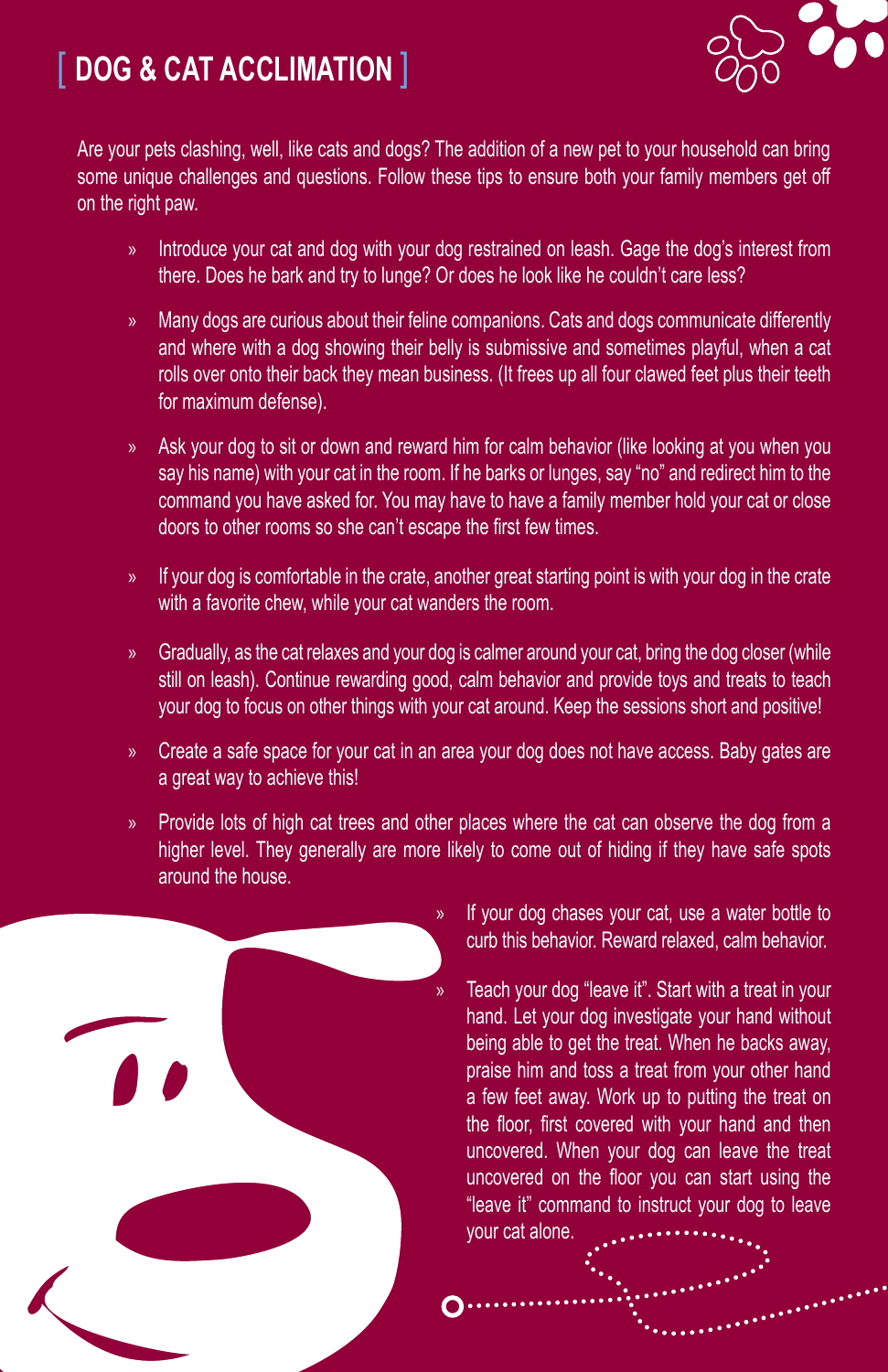## [ ASK THE TRAINER - **continued from page 1** ]

#### **Q: How did you get started training dogs?**

**A:** I have always loved dogs and started volunteering at the shelter when I was 12 years old. When I went to college, I majored in psychology with a focus on animal behavior. Before starting Bark to Basics almost 13 years ago, I worked with vets and well known and respected trainers where I learned how to solve concerns ranging from normal puppy problems to serious aggression issues.

#### **Q: Do you work with all breeds and sizes of dogs?**

**A:** Yes, and I have a wide variety of experience working with all types of dogs, which allows me to help you teach your dog in the way that works best for him!